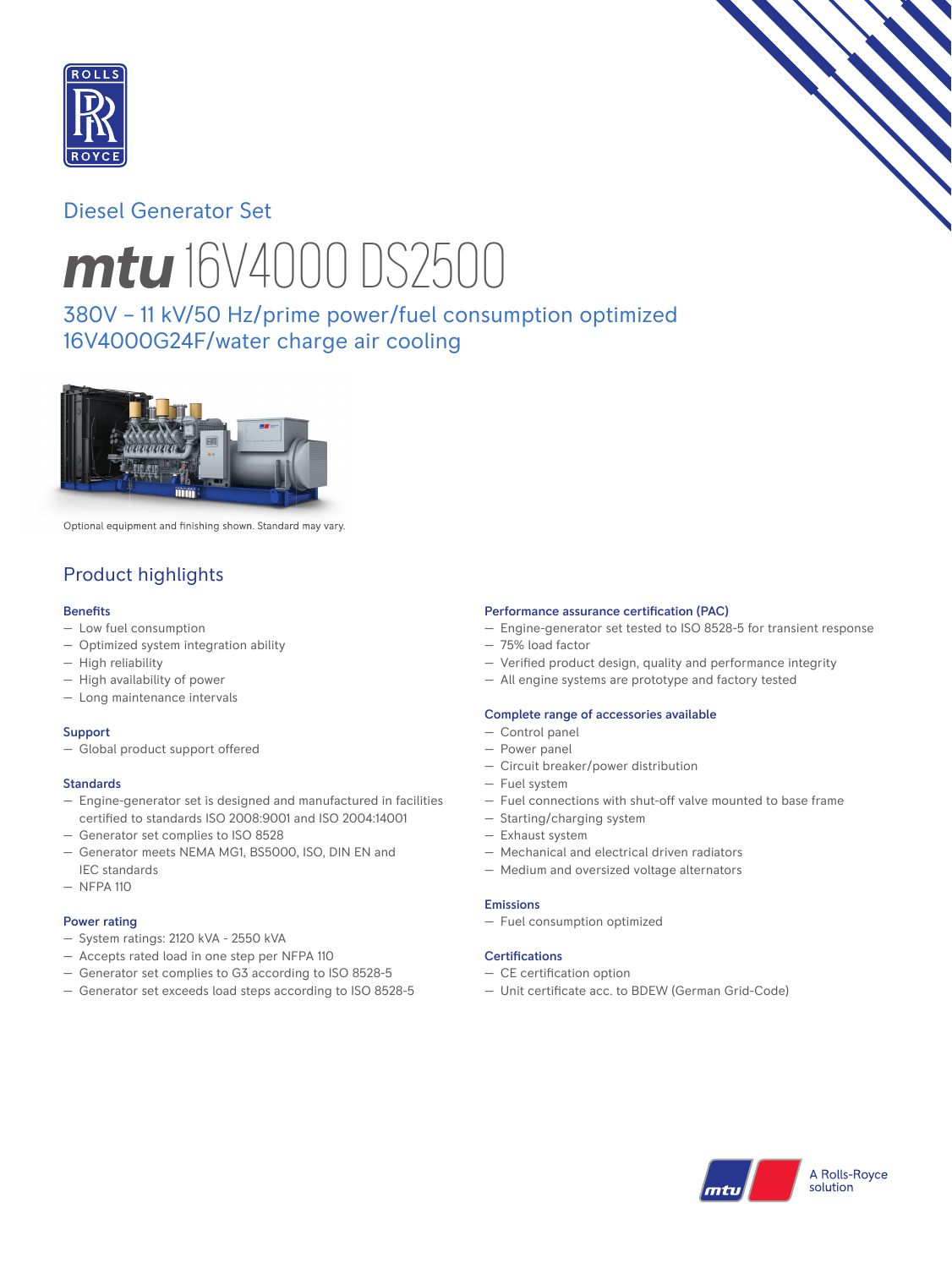# Application data<sup>1)</sup>

#### Engine

| Manufacturer                   |       | mtu              |
|--------------------------------|-------|------------------|
| Model                          |       | 16V4000G24F      |
| Type                           |       | 4-cycle          |
| Arrangement                    |       | <b>16V</b>       |
| Displacement: l                |       | 76.3             |
| Bore: mm                       |       | 170              |
| Stroke: mm                     |       | 210              |
| Compression ratio              |       | 16.4             |
| Rated speed: rpm               |       | 1500             |
| Engine governor                |       | ECU <sub>9</sub> |
| Max power: kWm                 |       | 1965             |
| Air cleaner                    |       | dry              |
| <b>Fuel system</b>             |       |                  |
| Maximum fuel lift: m           |       | 5                |
| Total fuel flow: I/min         |       | 20               |
| Fuel consumption <sup>2)</sup> | 1/hr  | g/kwh            |
| At 100% of power rating:       | 447.5 | 189              |
| At 75% of power rating:        | 339.1 | 191              |
| At 50% of power rating:        | 237.9 | 201              |

## Liquid capacity (lubrication)

| Total oil system capacity: I<br>Engine jacket water capacity: I<br>Intercooler coolant capacity: I | 300<br>175<br>50 |
|----------------------------------------------------------------------------------------------------|------------------|
| <b>Combustion air requirements</b>                                                                 |                  |
| Combustion air volume: $m^3/s$                                                                     | 2.3              |
| Max, air intake restriction: mbar                                                                  | 50               |
|                                                                                                    |                  |
| Cooling/radiator system                                                                            |                  |
| Coolant flow rate (HT circuit): m <sup>3</sup> /hr                                                 | 68.5             |
| Coolant flow rate (LT circuit): m <sup>3</sup> /hr                                                 | 30               |
| Heat rejection to coolant: kW                                                                      | 730              |
| Heat radiated to charge air cooling: kW                                                            | 320              |
| Heat radiated to ambient: kW                                                                       | 90               |
| Fan power for electr. radiator (40°C): kW                                                          | 44               |
|                                                                                                    |                  |
| <b>Exhaust system</b>                                                                              |                  |
| Exhaust gas temp. (after turbocharger): <sup>o</sup> C                                             | 485              |
| Exhaust gas volume: $m^3/s$                                                                        | 5.8              |
| Maximum allowable back pressure: mbar                                                              | 85               |
| Minimum allowable back pressure: mbar                                                              | 30               |

# Standard and optional features

## System ratings (kW/kVA)

| <b>Generator model</b>                                             | Voltage | fuel consumption optimized |        |             |                          |      |             |
|--------------------------------------------------------------------|---------|----------------------------|--------|-------------|--------------------------|------|-------------|
|                                                                    |         | without radiator           |        |             | with mechanical radiator |      |             |
|                                                                    |         | kWel                       | $kVA*$ | <b>AMPS</b> | kWel                     | kVA* | <b>AMPS</b> |
| Leroy Somer LSA52.3 L12<br>(Low voltage<br>Leroy Somer standard)   | 380 V   | 1888                       | 2360   | 3586        | 1840                     | 2300 | 3494        |
|                                                                    | 400 V   | 1888                       | 2360   | 3406        | 1840                     | 2300 | 3320        |
|                                                                    | 415 V   | 1888                       | 2360   | 3283        | 1840                     | 2300 | 3200        |
| Leroy Somer LSA52.3 UL16<br>(Low voltage<br>Leroy Somer oversized) | 380 V   | 1888                       | 2360   | 3586        | 1840                     | 2300 | 3494        |
|                                                                    | 400 V   | 1888                       | 2360   | 3406        | 1840                     | 2300 | 3320        |
|                                                                    | 415 V   | 1888                       | 2360   | 3283        | 1840                     | 2300 | 3200        |
| Marathon 744RSL7092<br>(Low voltage Marathon)                      | 380 V   | 1752                       | 2190   | 3327        | 1752                     | 2190 | 3327        |
|                                                                    | 400 V   | 1824                       | 2280   | 3291        | 1816                     | 2270 | 3276        |
|                                                                    | 415 V   | 1696                       | 2120   | 2949        | 1696                     | 2120 | 2949        |
| Marathon 1020FDL7093                                               | 380 V   | 1752                       | 2190   | 3327        | 1752                     | 2190 | 3327        |
| (Low voltage Marathon<br>oversized)                                | 400 V   | 1824                       | 2280   | 3291        | 1816                     | 2270 | 3276        |
|                                                                    | 415 V   | 1696                       | 2120   | 2949        | 1696                     | 2120 | 2949        |
| Marathon 1020FDH7099<br>(Medium volt. marathon)                    | 11 kV   | 1880                       | 2350   | 123         | 1832                     | 2290 | 120         |
| Leroy Somer LSA53.2 XL11<br>(Medium volt. Leroy Somer)             | 11 kV   | 1880                       | 2350   | 123         | 1840                     | 2300 | 121         |

 $*$  cos phi = 0.8

1 All data refers only to the engine and is based on ISO standard conditions (25°C and 100m above sea level).<br>2 Values referenced are in accordance with ISO 3046-1. Conversion calculated with fuel density of 0.83 g/ml.

Values referenced are in accordance with ISO 3046-1. Conversion calculated with fuel density of 0.83 g/ml. All fuel consumption values refer to rated engine power.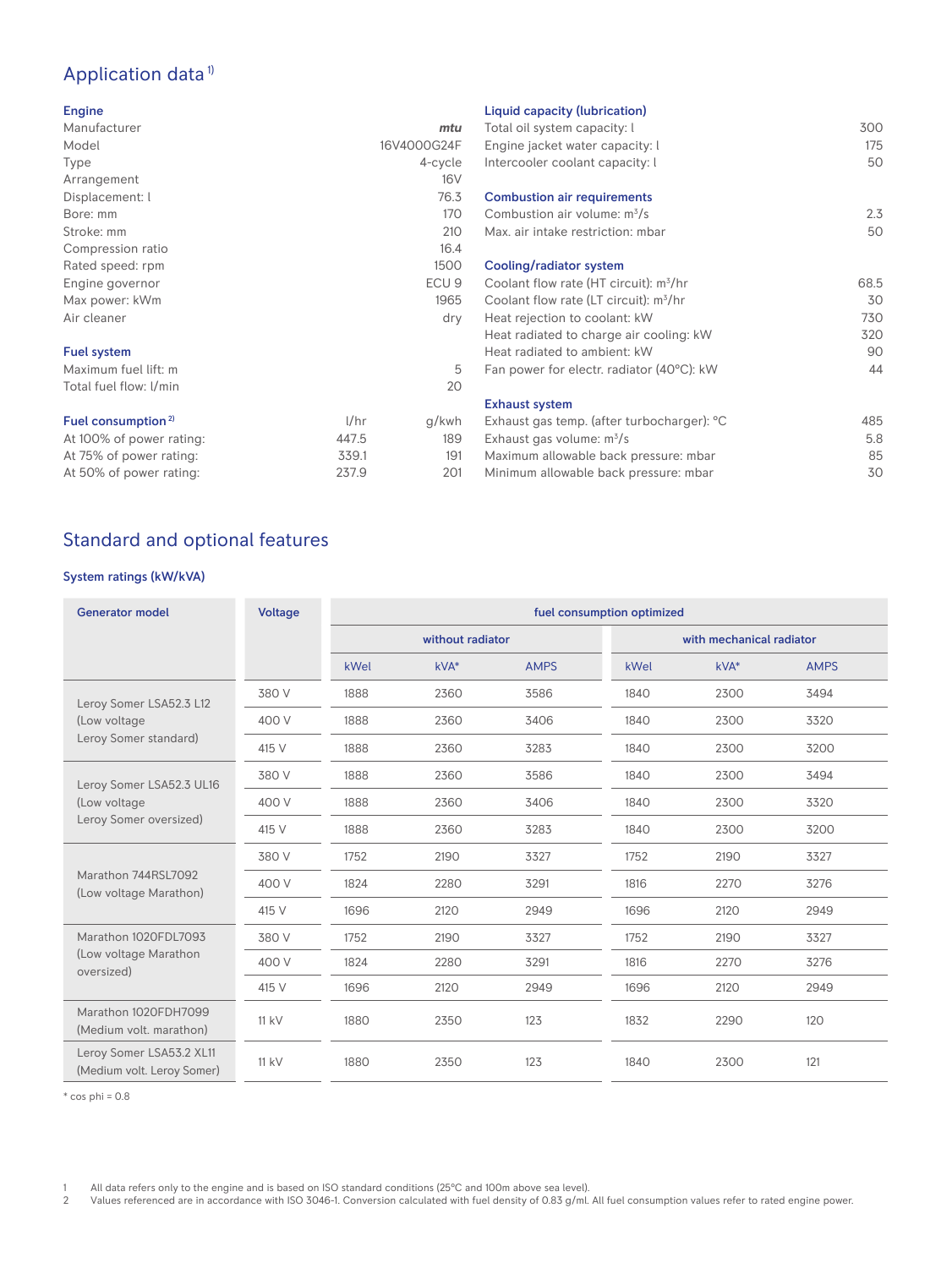# Standard and optional features

#### Engine

- 4-cycle
- Standard single stage air filter
- Oil drain extension & shut-off valve
- Closed crankcase ventilation
- Governor-electronic isochronous
- Common rail fuel injection
- **Fuel consumption optimized engine**

#### Generator

- 4 pole three-phase synchronous generator
- Brushless, self-excited, self-regulating, self-ventilated
- Digital voltage regulator
- Anti condensation heater
- Stator winding Y-connected, accessible neutral (brought out)
- Protection IP23
- **Insulation class H, utilization acc. to H**
- Radio suppression EN55011, group 1, cl. B
- Short circuit capability 3xIn for 10sec ■ Winding and bearing RTDs
- (without monitoring)

 Mechanical radiator

□ Jacket water heater

- Excitation by AREP
- Mounting of CT's: 2 core CT's
- Winding pitch: 2/3 winding
- Voltage setpoint adjustment ± 10%

□ Electrical driven front-end cooler

- Meets NEMA MG-1, BS 5000, IEC 60034-1, VDE 0530, DIN EN 12601, AS1359 and ISO 8528 requirements
- **Leroy Somer low voltage generator**
- $\Box$  Marathon low voltage generator
- O Oversized generator
- Medium voltage generator

- Cooling system
- **Jacket water pump**
- Thermostat(s)
- Water charge air cooling
- Control panel
- Pre-wired control cabinet for easy application of customized controller (V1+)
- $\Box$  Island operation (V2)
- $\Box$  Automatic mains failure operation with ATS (V3a)
- Automatic mains failure operation incl. control of generator and mains breaker (V3b)
- $\Box$  Island parallel operation of multiple gensets (V4)
- $\Box$  Automatic mains failure operation with short (< 10s) mains parallel overlap synchronization (V5)
- $\Box$  Mains parallel operation of a single genset (V6)
- Power panel
- Available in 600x600 and 600x1000
- □ Phase monitoring relay 230V/400V
- $\Box$  Supply for battery charger
- $\Box$  Supply for jacket water heater
- Mains parallel operation of multiple gensets (V7)
- 
- 
- 
- 
- 
- 
- 
- **Parametrization software**
- **Multilingual capability**
- **Multiple programmable contact inputs**
- **Multiple contact outputs**
- Event recording
- **IP 54 front panel rating with** integrated gasket
- $\Box$  Different expansion modules
- □ Remote annunciator
- □ Davtank control
- Generator winding temperature monitoring
- Generator bearing temperature monitoring
- □ Modbus TCP-IP

- $\Box$  Supply for anti condensation heating
- □ Plug socket cabinet for 230V compatible Euro/USA
- $\Box$  Supply for electrical driven radiator from 45kW – 75kW (PP 600x1000)
- 
- 
- 
- 
- 
- 
- - □ Basler controller
	- □ Deif controller
	- Complete system metering
	- Digital metering
	- **Engine parameters**
	- Generator protection functions
	- **Engine protection**
	- SAE J1939 engine ECU communications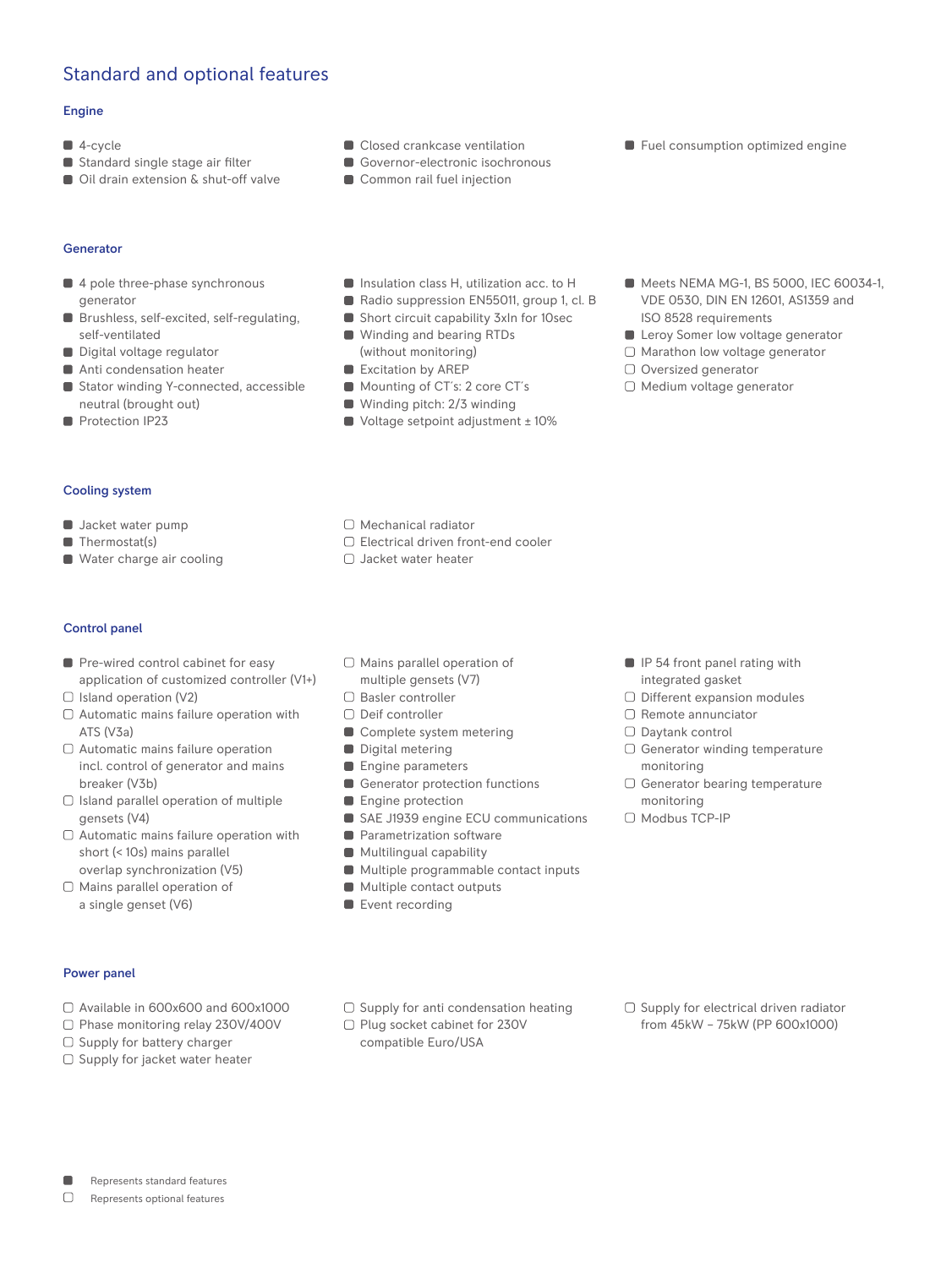# Standard and optional features

| Circuit breaker/power distribution                                                                                                                 |                                                                                                                                                       |                                                                                        |
|----------------------------------------------------------------------------------------------------------------------------------------------------|-------------------------------------------------------------------------------------------------------------------------------------------------------|----------------------------------------------------------------------------------------|
| $\Box$ 3-pole circuit breaker<br>$\Box$ 4-pole circuit breaker                                                                                     | $\Box$ Manual-actuated circuit breaker<br>$\Box$ Electrical-actuated circuit breaker                                                                  | $\Box$ Stand-alone solution in seperate cabinet                                        |
| <b>Fuel system</b>                                                                                                                                 |                                                                                                                                                       |                                                                                        |
| Elexible fuel connectors mounted to<br>base frame<br>$\Box$ Fuel filter with water separator<br>$\Box$ Fuel filter with water separator heavy-duty | $\Box$ Switchable fuel filter with water separator<br>$\Box$ Switchable fuel filter with water separator<br>heavy-duty<br>$\Box$ Seperate fuel cooler | $\Box$ Fuel cooler integrated into cooling<br>equipment                                |
| <b>Starting/charging system</b>                                                                                                                    |                                                                                                                                                       |                                                                                        |
| 24V starter                                                                                                                                        | $\Box$ Starter batteries, cables, rack,<br>disconnect switch                                                                                          | $\Box$ Battery charger                                                                 |
| <b>Mounting system</b>                                                                                                                             |                                                                                                                                                       |                                                                                        |
| ■ Welded base frame                                                                                                                                | Resilient engine and generator mounting                                                                                                               | Modular base frame design                                                              |
| <b>Exhaust system</b>                                                                                                                              |                                                                                                                                                       |                                                                                        |
| $\Box$ Exhaust bellows with connection flange<br>$\Box$ Exhaust silencer with<br>10 dB(A) sound attenuation                                        | $\Box$ Exhaust silencer with<br>30 dB(A) sound attenuation                                                                                            | $\Box$ Exhaust silencer with<br>40 dB(A) sound attenuation<br>$\Box$ Y-connection-pipe |

## Enclosures and containers

□ 40 foot container